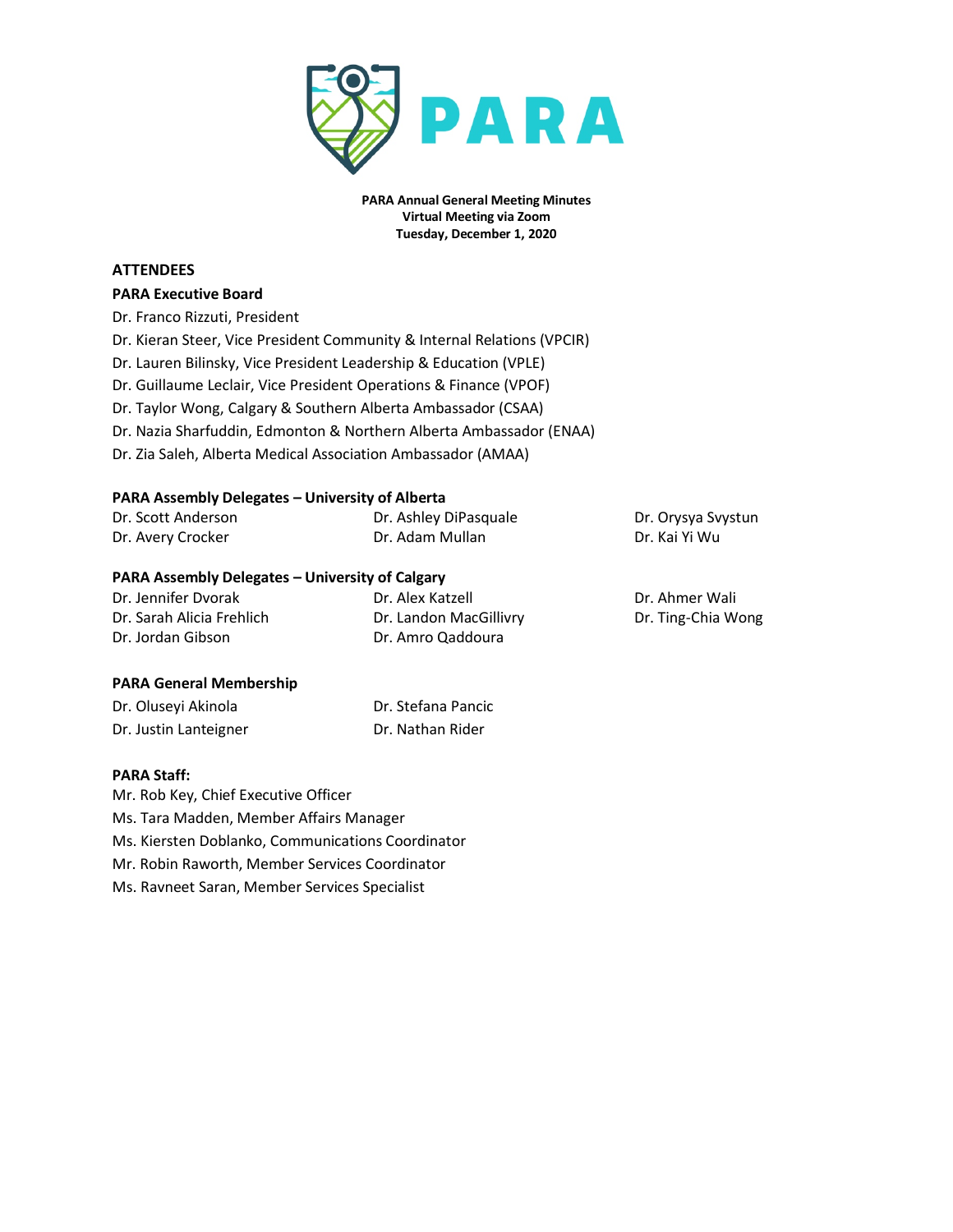**Motions:**

**BIRT the 2020-2021 PARA membership accepts the December 1, 2020 PARA Annual General Meeting Agenda as presented. Motion: Dr. Scott Anderson Seconded: Dr. Ting-Chia Wong Carried.**

**BIRT the 2020-2021 PARA membership accepts the November 19, 2019 PARA Annual General Meeting Minutes as presented. Motion: Dr. Amro Qaddoura**

**Seconded: Dr. Kieran Steer Carried.**

**BIRT the 2020-2021 PARA membership receive the financial statements and the accompanying Review Engagement Report for the fiscal year ending June 30, 2020 as reviewed by Kingston Ross Pasnak LLP. Motion: Dr. Guillaume Leclair Seconded: Dr. Ahmer Wali Carried.**

| BIRT the 2020-2021 PARA membership appoint the accounting firm of Kingston Ross Pasnak LLP to |                       |
|-----------------------------------------------------------------------------------------------|-----------------------|
| perform a review engagement for PARA's fiscal year ending June 30, 2021.                      |                       |
| <b>Motion:</b>                                                                                | Dr. Guillaume Leclair |
| Seconded:                                                                                     | Dr. Ahmer Wali        |
| Carried.                                                                                      |                       |

|                 | BIRT the 2020-2021 PARA membership adjourns the December 1, 2020 Annual General Meeting. |
|-----------------|------------------------------------------------------------------------------------------|
| <b>Motion:</b>  | <b>Dr. Taylor Wong</b>                                                                   |
| <b>Carried.</b> |                                                                                          |

**Action items:** 

No action items.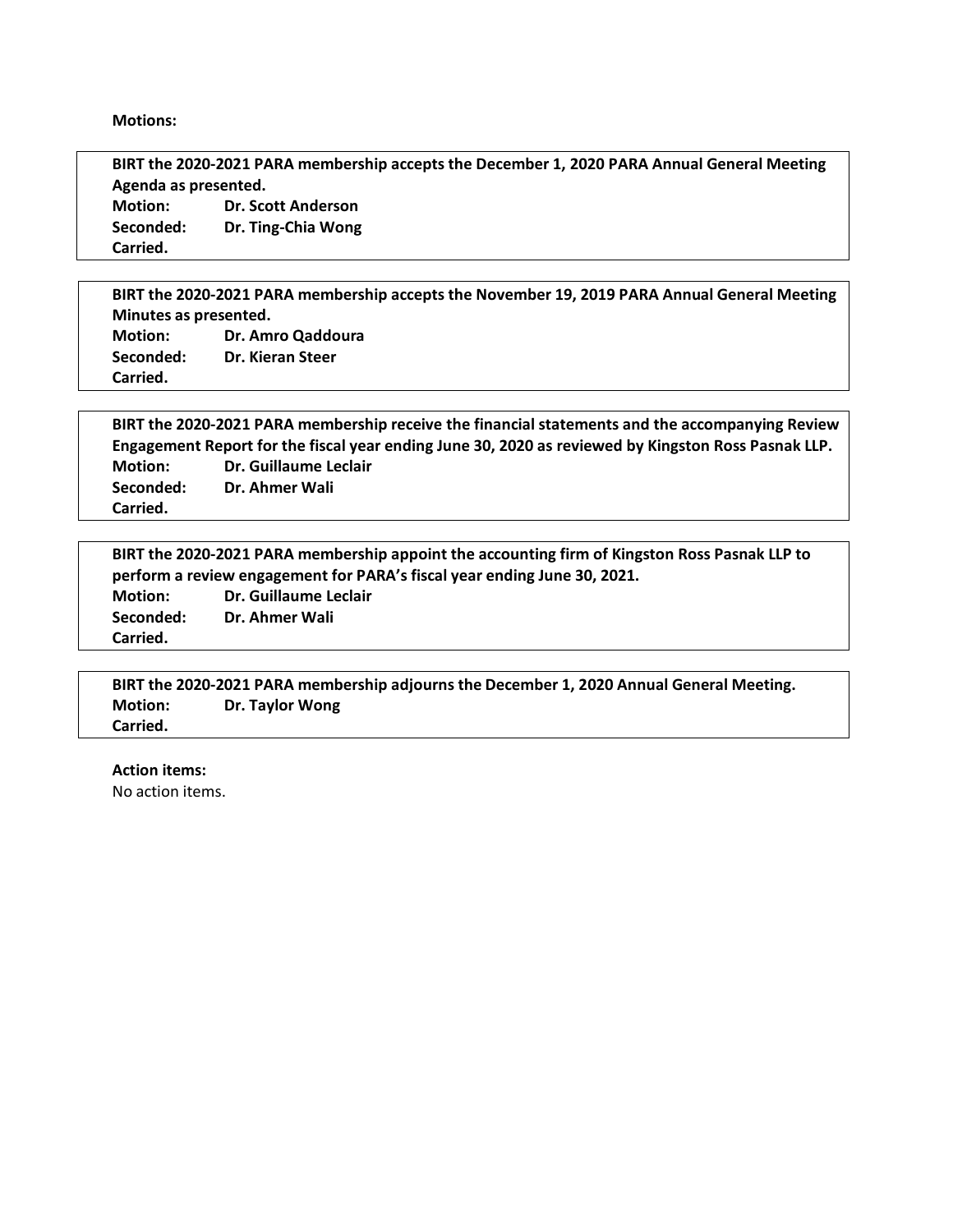# 1. **Call to Order**

- a) Dr. Rizzuti called the meeting to order at 7:06 p.m.
- b) December 1, 2020 Annual General Meeting Agenda
	- Motion for approval

|                      | BIRT the 2020-2021 PARA membership accepts the December 1, 2020 PARA Annual General Meeting |
|----------------------|---------------------------------------------------------------------------------------------|
| Agenda as presented. |                                                                                             |
| <b>Motion:</b>       | <b>Dr. Scott Anderson</b>                                                                   |
| Seconded:            | Dr. Ting-Chia Wong                                                                          |
| Carried.             |                                                                                             |

- c) November 19, 2019 Annual General Meeting Minutes
	- Motion for approval

| BIRT the 2020-2021 PARA membership accepts the November 19, 2019 PARA Annual General Meeting |                         |  |
|----------------------------------------------------------------------------------------------|-------------------------|--|
| Minutes as presented.                                                                        |                         |  |
| <b>Motion:</b>                                                                               | Dr. Amro Qaddoura       |  |
| Seconded:                                                                                    | <b>Dr. Kieran Steer</b> |  |
| Carried.                                                                                     |                         |  |

# 2. **A look back at the past year**

- a) A look Back at the 2019-2020 year Dr. Rizutti provided a brief overview of the work that was completed in the 2019-2020 year. The overview included updates on the following:
	- Negotiations
		- o The Resident Physician Agreement has been extended to June 30, 2021.
		- o A Negotiation Committee has been formed to start preparing for 2021 negotiations. It is expected that bargaining will begin in 2021.
	- COVID-19 Updates
		- o PARA has worked with the Joint Consultation Committee to provide guidance on voluntary redeployment.
		- o PARA has created a resource page on its website containing important documents from PARA as well as our partners.
		- o MCC QE II
			- PARA has been working with RDoC to advocate on behalf of resident physicians.
			- PARA is working to ensure that there are no barriers to licensure for those completing residency.
	- **Wellness** 
		- o With many COVID-19 restrictions in place PARA has shifted to providing wellness activities to individuals and peer-to-peer focus.
		- o Funding for Wellness activities is available through:
			- § Rural Resident Physician Well-being Funding.
			- University of Calgary Resident Physician Well-being Funding.
			- University of Alberta Resident Physician Well-being Funding through the U of A Resident Well-being Committee.